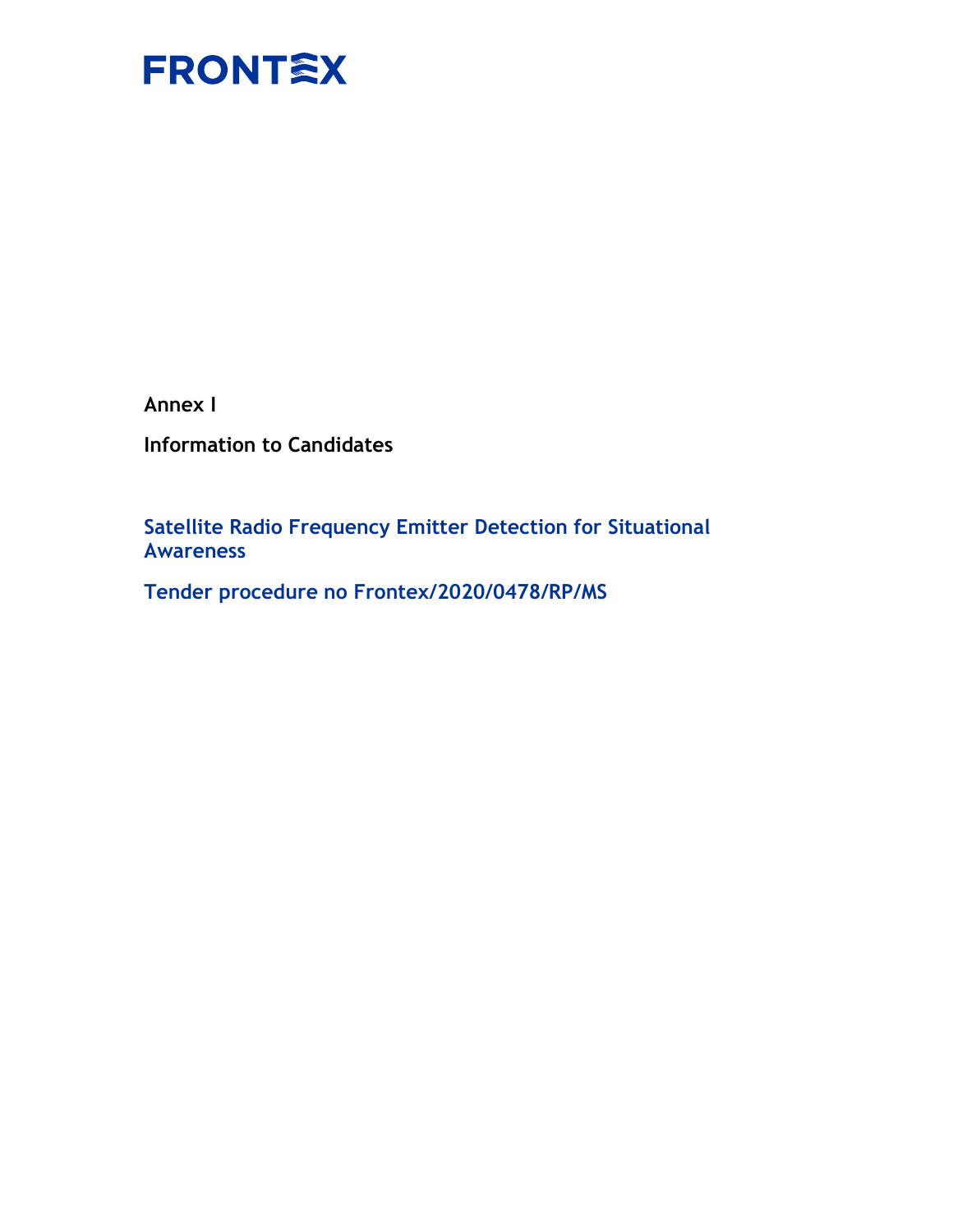# **Table of Contents**

| $\mathbf{I}$ . |                                                                                             |  |
|----------------|---------------------------------------------------------------------------------------------|--|
|                |                                                                                             |  |
|                |                                                                                             |  |
|                |                                                                                             |  |
|                |                                                                                             |  |
|                | I.4 Legal form to be taken by the group of economic operators to whom the contract is to be |  |
|                |                                                                                             |  |
|                |                                                                                             |  |
|                |                                                                                             |  |
|                |                                                                                             |  |
|                |                                                                                             |  |
| II.            |                                                                                             |  |
|                |                                                                                             |  |
|                |                                                                                             |  |
|                |                                                                                             |  |
|                |                                                                                             |  |
|                |                                                                                             |  |
|                |                                                                                             |  |
|                |                                                                                             |  |
|                |                                                                                             |  |
|                |                                                                                             |  |
|                |                                                                                             |  |
|                |                                                                                             |  |
|                |                                                                                             |  |
|                |                                                                                             |  |
|                |                                                                                             |  |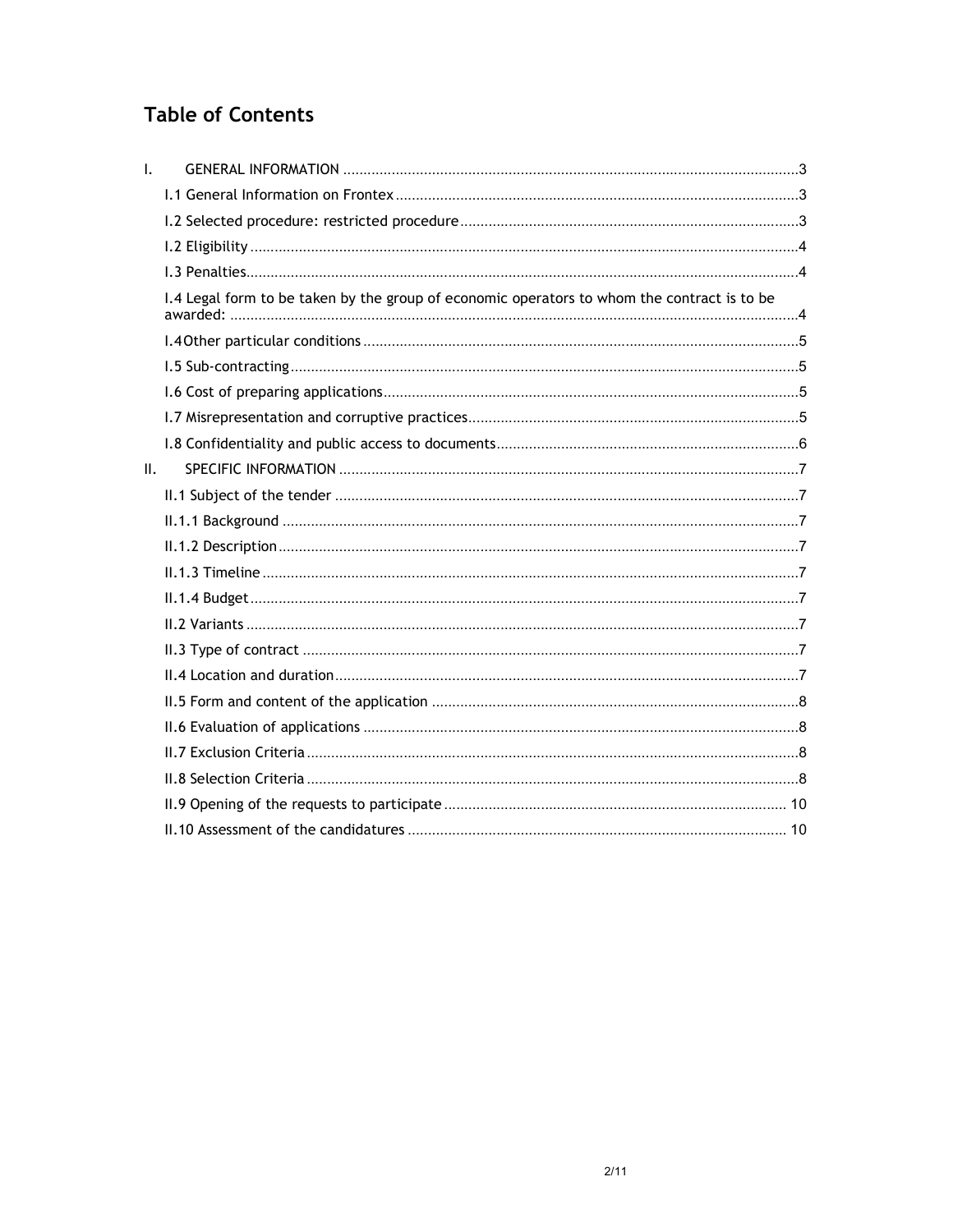# I. GENERAL INFORMATION

# I.1 General Information on Frontex

Frontex, the European Border and Coast Guard Agency, which was established by the Council Regulation (EC) Regulation (EU) 2016/1624, supports EU Member States and Schengen Associated Countries in the management of EU's external borders and fighting cross-border crime. The Agency is a centre of excellence for border control activities at the EU's external borders, sharing intelligence and expertise with all EU Member States, as well as neighbouring non-EU countries affected by migratory trends and cross-border crime. Among its many tasks, the agency coordinates the deployment of border and coast guards, along with boats, airplanes, patrol cars and other equipment, to EU countries facing exceptional pressure at their external borders.

The new European Border and Coast Guard Regulation (Regulation (EU) 2019/1896), which entered into force on 4 December 2019, entrusted Frontex with new powers and tools that will help it meet three main strategic objectives: reduced vulnerability of the external borders based on comprehensive situational awareness; safe, secure and well-functioning EU borders and sustained European Border and Coast Guard capabilities.

Further information about Frontex origin, organisation, its mandate, fields of activities, strategy and planned activities can be read on the Agency's web site: www.frontex.europa.eu.

# I.2 Selected procedure: restricted procedure

For its fast growing organisation and performance, Frontex is in constant need of goods and services. Tendering is the structured way to consult the market for the purchase of these goods and services.

The purpose of competitive tendering for awarding contracts is two-fold:

- To ensure the transparency of operations;
- To obtain the desired quality of services and supplies at the best possible price.

The procurement procedure is governed by the following legal provisions: Title VII of Regulation (EU, Euratom) 2018/1046 on the financial rules applicable to the general budget of the Union (Financial Regulation), repealing Regulation (EU, Euratom) No 966/2012 and Annex I to the same regulation.

This call for tenders is based on a restricted procurement procedure in accordance with Article 164 of the Financial Regulation.

The restricted procedure is composed of two distinct phases:

- the first phase concerns the selection of candidates following the publication of a contract notice in the Official Journal;
- a second phase concerns the evaluation of tenders submitted by the candidates selected in the first phase.

The assessment of the candidates in the candidature phase and of the tenders in the tender phase will comprise the following phases:

#### In the pre-qualification phase (phase 1):

Exclusion of candidates

Selection of candidates based on their:

- Economic and financial capacity
- Legal capacity
- Technical and professional capacity

#### In the tendering phase (phase 2):

Evaluation of tenders:

- Technical evaluation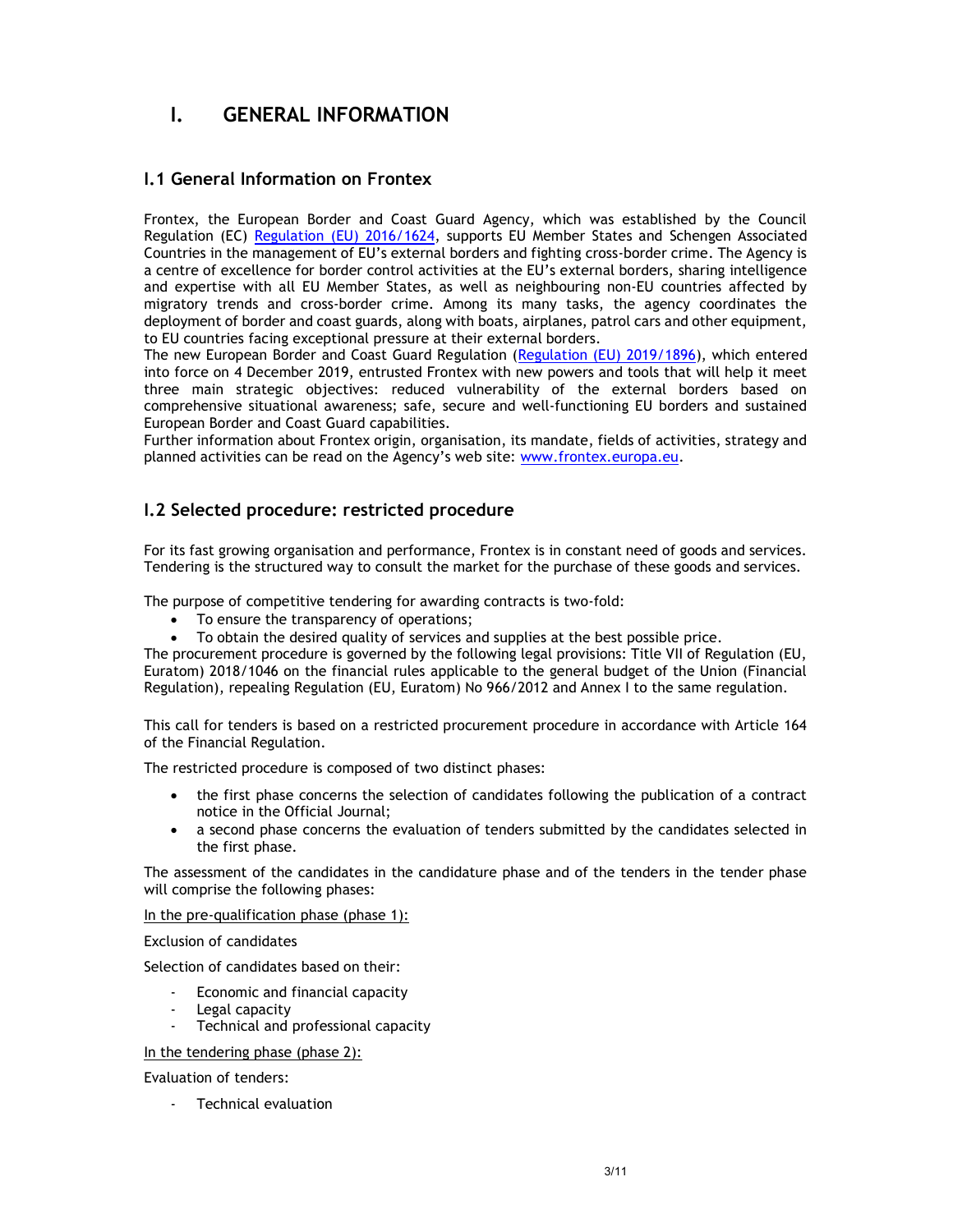- Financial evaluation

This document ("Information to Candidates") is concerned with phase 1: exclusion and selection of candidates.

Only selected candidates will receive the "Invitation to Tender", which will contain further information related to the scope of the contract, administrative procedure, contractual and financial issues, (guarantees, terms of payments, draft framework contract and draft specific contracts, etc.), the awarding procedure and the detailed technical specifications.

# I.2 Eligibility

The Candidate:

- must not be in any of the situations as described in point II.7;

- must demonstrate sufficient economic, financial, professional and technical capacity.

In order to ascertain the eligibility the Candidate must indicate in the application the country in which it has its registered office or in which it is domiciled. It shall also submit the evidence required under their national law.

Frontex procurement procedures are open to any natural or legal person registered/domiciled in the territory of the European Union, European Economic Area and Schengen Associated Countries.

Exceptionally, and without prejudice to any other Frontex procurements, this procedure is open to all natural and legal persons established in third countries.

# I.3 Penalties

Without prejudice to the application of liquidated damages laid down in the contract, Applicants, Tenderers and Contractors who have been guilty of making false declarations concerning situations referred to in point II.7, shall be subject to the financial penalties set out in Article 135 and 138 of the above mentioned Regulation No 2018/1046.

## I.4 Legal form to be taken by the group of economic operators to whom the contract is to be awarded:

If candidates intend to submit a joint candidature in order to submit a joint tender during the second phase of this call for tenders, candidates must mention this fact in their candidature, together with any other information in this respect. They must specify which company will be put forward as coordinator to manage the contract.

If you intend to participate with a partner and have already set up a consortium or similar entity to that end, you should mention this fact in your request to participate, together with any other relevant information in this context.

Consortiums of economic operators may submit a tender. Frontex reserves the right to require the consortium retained to have a given legal form if this is necessary for the proper performance of the contract. This requirement may be communicated by Frontex at any time during the contract award procedure, but in any case before the contract is signed.

The Applicants who are members of the consortium shall describe in detail the contractual arrangements or agreements between them.

The consortium of economic operators shall furnish proof of its legal form in the application. This may take one of the following forms:

- an entity with legal personality recognised by a Member State;
- an entity without legal personality but offering sufficient protection of Frontex's contractual interests (depending on the Member State concerned, this may be, for example, a consortium or a temporary association);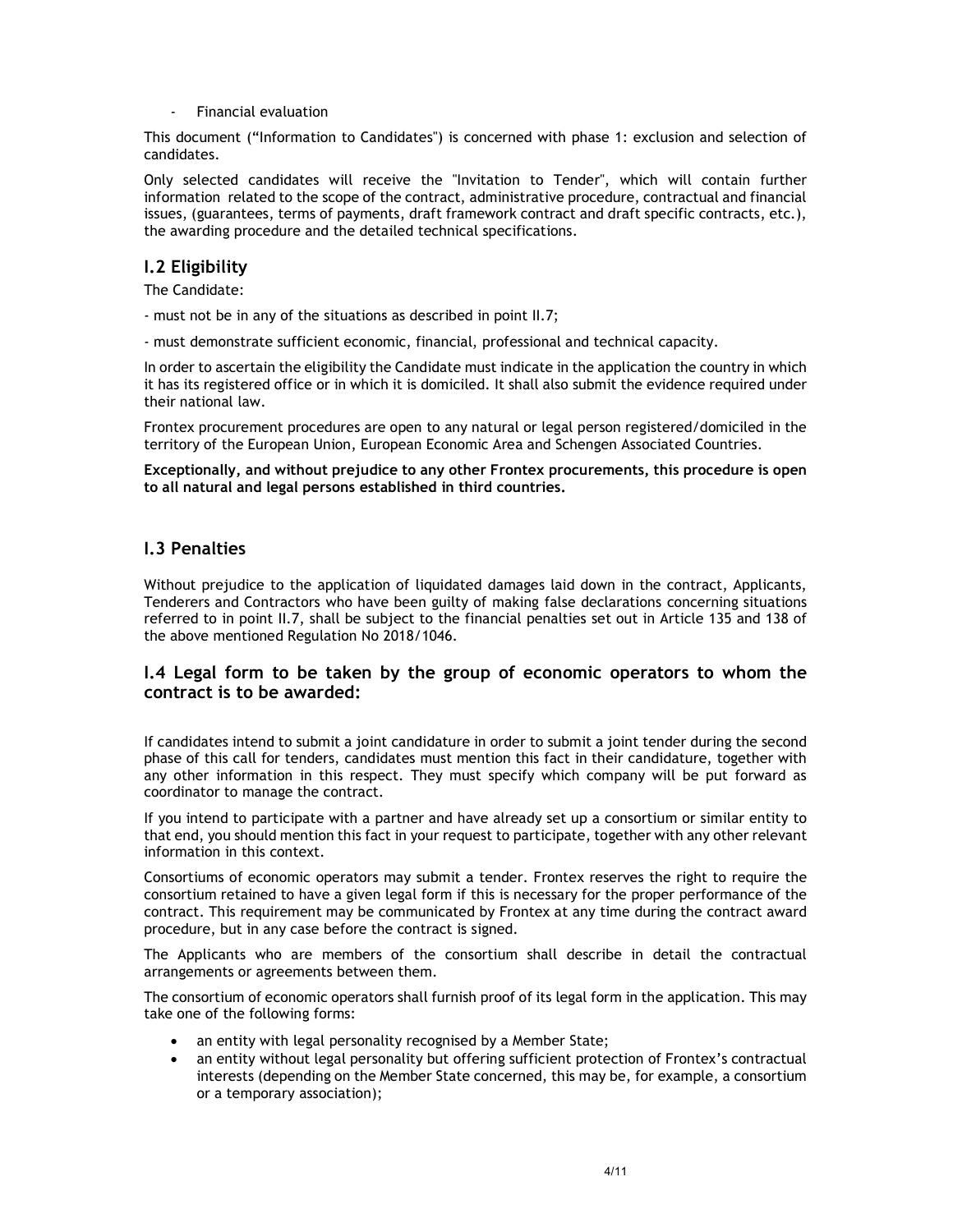• the signature by all the partners of a type of 'power of attorney' or equivalent document confirming a form of cooperation.

The document supplied must prove the consortium's actual status.

Frontex may accept other legal forms not referred to above, provided that they ensure the parties' joint and several liability and are compatible with performance of the contract. However, in the contract to be signed with the consortium Frontex will refer expressly to the existence of such joint and several liability. In addition, it reserves the right to require, contractually, the appointment of an authorised representative who may represent the members and who is empowered, inter alia, to issue invoices on behalf of the other members.

Tenders from consortiums of economic operators must specify the role, qualifications and experience of each of the members of the consortium. The tender shall be submitted jointly by the economic operators, who shall also assume joint and several liability for the tender submission.

In the case of a consortium of economic operators, each member will furnish proof of the right of access to the contract (eligibility), as well as proof concerning compliance with the exclusion and selection criteria. With regard to the selection criteria, Frontex may rely on the capacity of the other members of the consortium in order to establish whether the candidate will have the resources needed to perform the contract. In this case an undertaking will be required from those members stating that they will make available to the other members the resources needed to perform the contract.

# I.4 Other particular conditions

In principle the performance of the contract shall not involve access to classified information; however, the contractor and its staff shall be obliged to respect Frontex security rules.

If the contractor or his personnel and, where applicable, sub-contractors fail to comply with the Frontex security rules or with instructions from the Frontex Security, Frontex may, without prejudice to any indemnity due by the contractor to Frontex, terminate the contract with immediate effect by giving notice in writing to the contractor. In these circumstances, no costs or compensation relating to such termination shall be due by Frontex to the contractor.

The processing of personal data by the contractor shall meet the requirements of Regulation (EU) No 2018/1725.

# I.5 Sub-contracting

Sub-contracting is allowed, provided that the subcontractor(s) and his scope of work shall be clearly indicated in the tender. Nevertheless, the responsibility for the full execution of the contract rests with the Contractor, as Frontex has no direct legal commitment with the subcontractor(s).

#### All members of the consortium and subcontractors shall meet the eligibility and exclusion criteria given in points I.2 and II.7.

If your application envisages subcontracting, your file must include a document:

- Mentioning the reasons why you are envisaging subcontracting;
- Stating clearly the roles, activities and responsibilities of subcontractor(s), and
- Specifying the volume/proportion for each subcontractor.

A letter of intent by each subcontractor stating its intention to fully collaborate with the main contractor in the execution of the contract and the terms of this collaboration if you win the contract must be included.

### I.6 Cost of preparing applications

The contract notice does not constitute any commitment on behalf of Frontex for award of the contract to a company. Frontex shall not reimburse any costs incurred in preparing and submitting applications.

# I.7 Misrepresentation and corruptive practices

The contract shall not be awarded to Tenderers who, during the procurement procedure: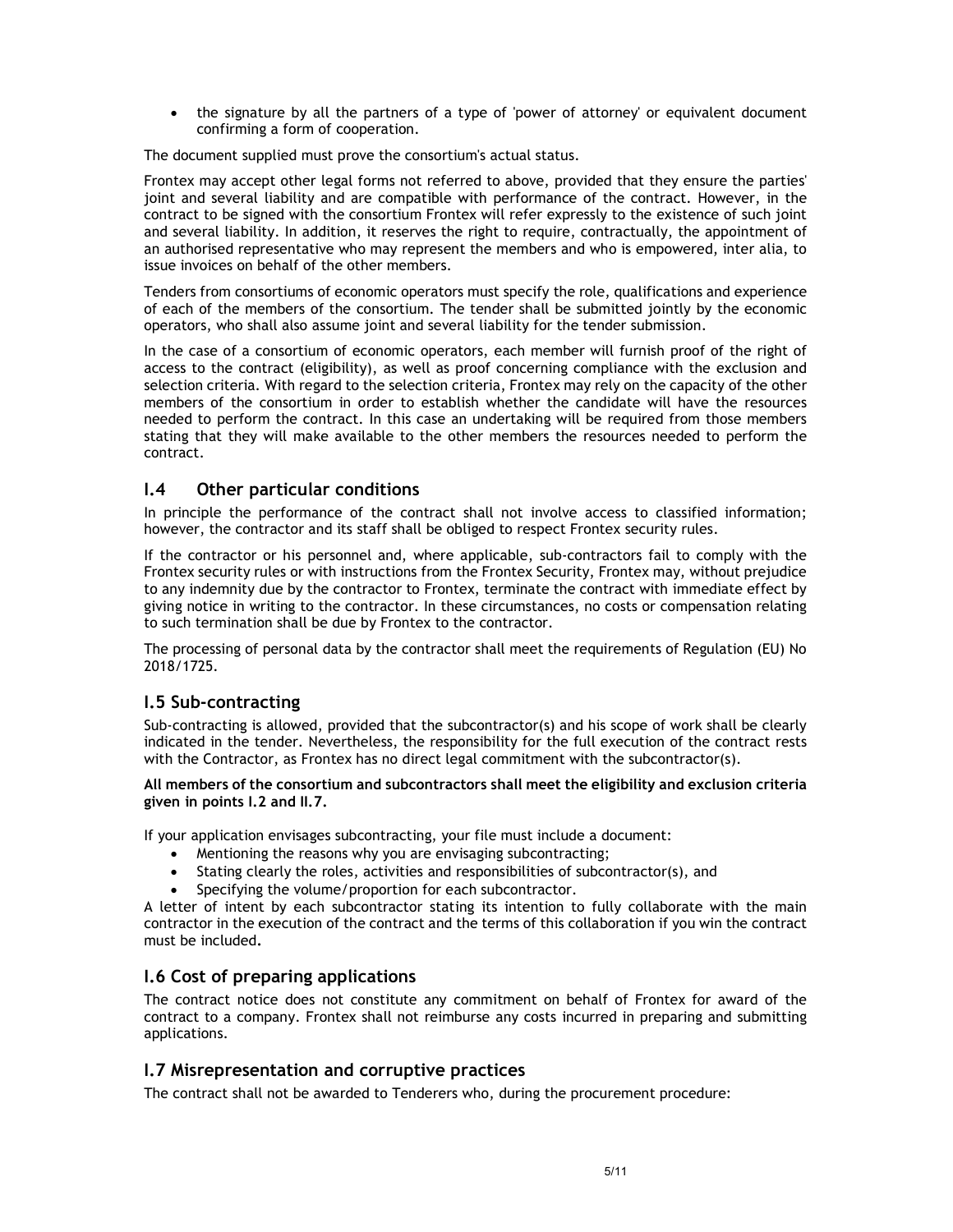- a) are subject to a conflict of interest;
- b) are guilty of misrepresentation in supplying the information required by Frontex as a condition of participation in the contract award procedure or fail to supply this information;
- c) attempt to obtain confidential information, enter into unlawful agreements with competitors or influence the evaluation committee or Frontex during the process of examining, clarifying, evaluating and comparing tenders.

All the above-mentioned circumstances shall lead to the rejection of the offer and may result in administrative penalties.

## I.8 Confidentiality and public access to documents

In the general implementation of its activities and for the processing of tendering procedures in particular, Frontex observes the following EU regulations:

- a) Regulation (EC) 2018/1725 on the protection of natural persons with regard to the processing of personal data by the Union institutions, bodies, offices and agencies and on the free movement of such data, and repealing Regulation (EC) No 45/2001 and Decision No 1247/2002/EC;
- b) Regulation (EC) No. 1049/2001 of the European Parliament and of the Council of 30 May 2001 regarding public access to European Parliament, Council and Commission documents.

For the purpose of performing the services the Contractor and its staff engaged in the implementation of the contract will be required to sign the Declaration of Confidentiality.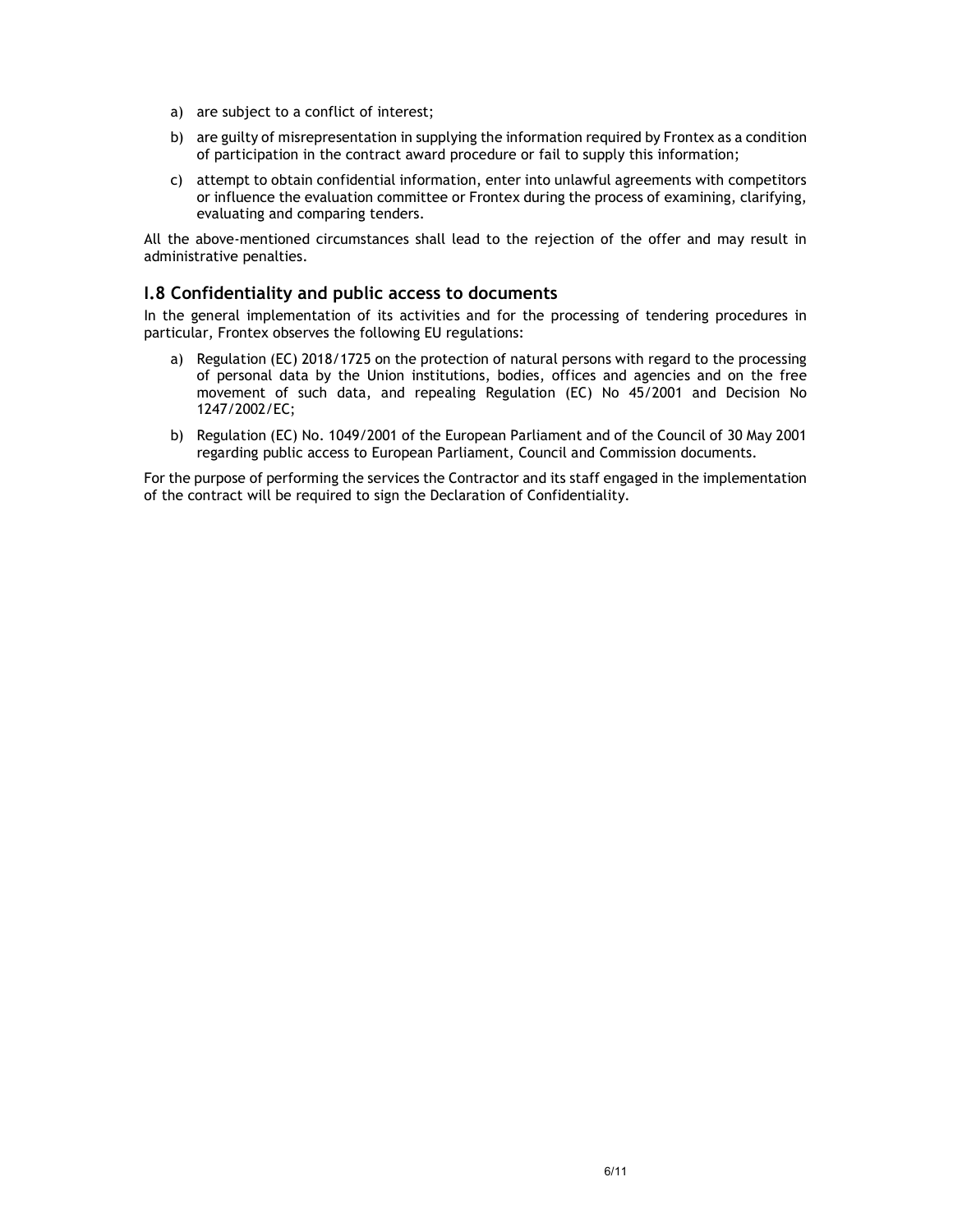# II. SPECIFIC INFORMATION

# II.1 Subject of the tender

#### II.1.1 Background

#### Situational Awareness Division

The Situational Awareness and Monitoring Division (SAM) is a key component of Integrated Border Management, thus enabling its implementation EU-wide by Frontex and by the national authorities of Member States forming the European Border and Coast Guard. SAM is therefore oriented towards operational actors and contributes by fulfilling their information and intelligence needs. The Division drives operational responses to challenges at the EU's external borders and supports decision-making on EU border management and border security, in particular when assessing Member States vulnerabilities. The Division mobilises and fuses a wide range of sources of information from human intelligence, image & geospatial intelligence, patrolling activities, and aerial surveillance.

#### Information Fusion Centre and EUROSUR

The Information Fusion Centre (IFC), an entity within SAM, is a provider of up-to-date, reliable and innovative information services and knowledge and technology driven capabilities in support of the SAM business units and partners. Its information services and capabilities are based on the fusion of a wide range of data amongst which earth observation data, vessel data and data from Frontex operational activities and provided to internal and external stakeholders via the EUROSUR Fusion Services (EFS).

EUROSUR is the information-exchange framework designed to improve the management of Europe's external borders. It aims to support Member States by increasing their situational awareness and reaction capability in combating cross-border crime, tackling irregular migration and preventing loss of migrant lives at sea.

#### II.1.2 Description

The overall purpose of this tender is to increase Frontex' situational awareness primarily in the maritime domain and also over the land areas. This shall be achieved by integrating radio frequency emitter data collected by space borne platforms for the period of 365 days. This data will then be fused with other sources, e.g. image & geospatial intelligence, vessel reporting systems, etc. hence complementing the overall situational picture.

The scope of this procurement comprises the provision of geo-located radio frequency emitter detections for a period of 365 days. Included in the scope are also additional emitters which might become potentially available during the contract duration. The data shall be provided via the delivery channels that will be specified in the Terms of Reference. The contract shall cover also mentoring to understand the provided data as well as a few training days in Frontex premises. Dedicated hardware and software are not within the scope of this procedure. Also, neither the interception of the signals content nor the provision of personal data is a part of this tender.

### II.1.3 Budget

The maximum estimated budget earmarked for the contract is 5.000.000 EUR.

### II.2 Variants

Variants are not allowed.

# II.3 Type of contract

Frontex will conclude a single service contract with the successful Tenderer following the second stage of the procedure. The draft of the contract shall be included in the tender dossier.

# II.4 Location and duration

The tasks will be mainly performed online or at the Frontex HQ in Warsaw.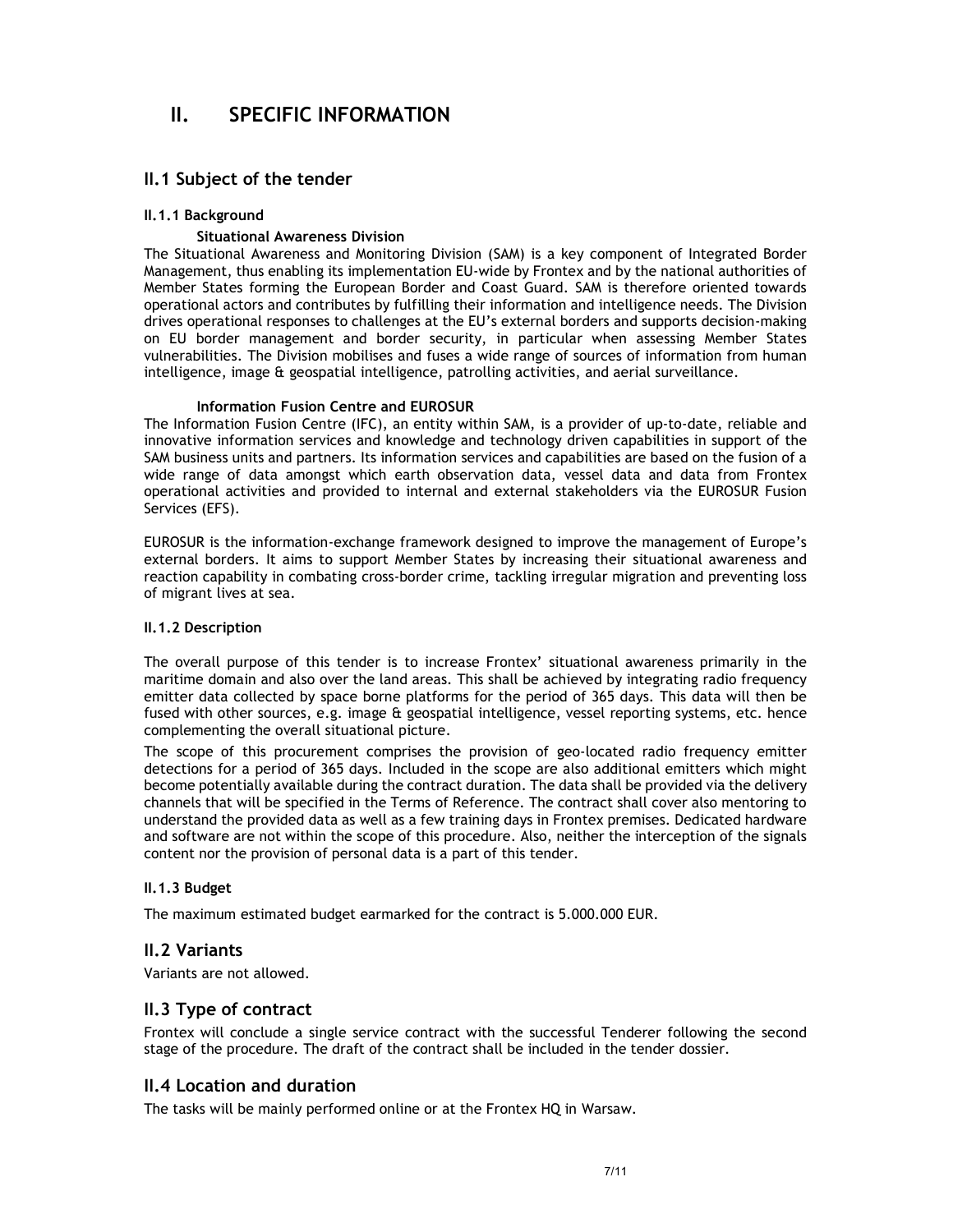This contract shall be a single service contract with one selected contractor for a period of 14 months during which the requested service should be delivered for 365 days.

# II.5 Form and content of the application

The application shall be clear and concise, with continuous page numbering, and assembled so as to constitute a coherent whole. It shall be submitted as indicated in the invitation letter, compiling the prescribed questionnaires and forms together with all mandatory supporting documentation.

It shall include all the information and documents required by Frontex for the evaluation of applicants on the basis of the exclusion and selection criteria, in the absence of which, Frontex may decide to reject the application.

Your application should be submitted in the format of the Standard Reply form and include:

- A. Request to Participate (covering letter) accompanied by the Identification of the Candidate.
- B. Declaration on honour (Annex II) and documentary evidence related to the exclusion criteria.
- C. Selection criteria questionnaires (indicated templates) and documentary evidence related to the selection criteria.

# II.6 Evaluation of applications

Evaluation of applications shall be conducted in two stages in regard to exclusion and then selection criteria.

# II.7 Exclusion Criteria

In line with the legislation in force the Candidates shall be excluded from participation in a procurement procedure (or the contract shall not be awarded to them) if they are in any of the situations of exclusion.

The Candidate or in case of consortium all members of consortium shall provide a declaration on their honour, duly signed and dated stating that they are not in one of the situations referred the above (Tenderers Declaration on Honour).

In addition, the evidence confirming the *Declaration on Honour* must be included in the application.

If the person already submitted such evidence for the purpose of another procedure, its issuing date does not exceed one year and it is still valid, the person shall declare on its honour that the documentary evidence has already been provided and confirm that no changes have occurred in its situation.

# II.8 Selection Criteria

Each application shall be verified against the criteria specified below. Incomplete applications shall be rejected. However, Frontex may request that missing formal documents are submitted by e-mail (normally these are to be submitted within 48 hours following the request).

### II.8.1 Legal Capacity

#### Requirement

The candidate is asked to prove that is authorised to perform the contract under the national law.

#### Evidence required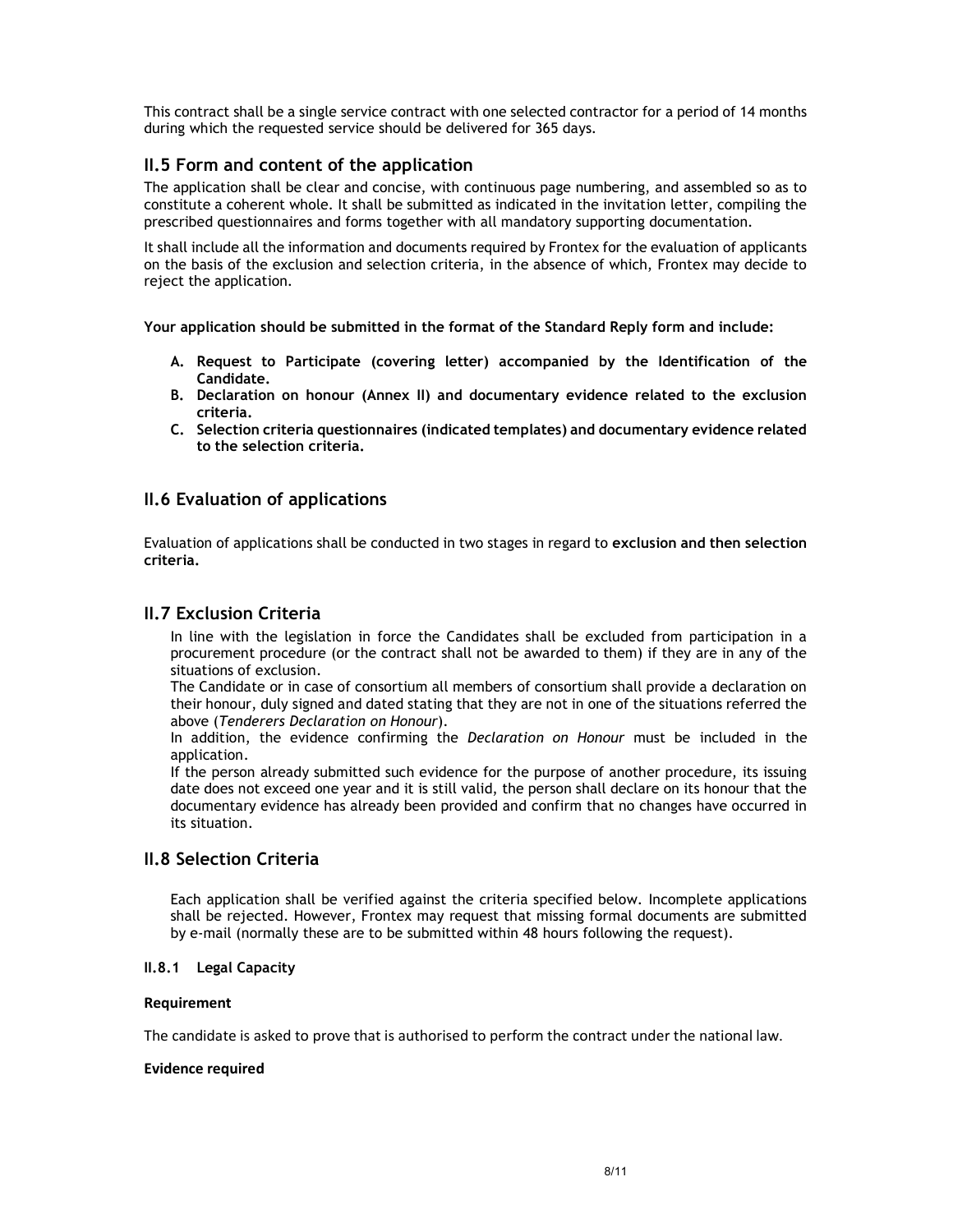• A copy of an official document (Company Register, Official Gazette, etc.) confirming that the Candidate is already established as a recognised legal entity and is registered in a relevant professional or trade register.

### II.8.2 Economic and Financial Capacity

Candidates must demonstrate that they have sufficient economic and financial resources to be able to carry out the tasks specified in this contract notice.

## Requirement

The candidate shall provide evidence of its sufficient economic and financial capacity to guarantee continuous and satisfactory performance throughout the envisaged lifetime of the contract.

## Evidence required

a) a declaration of the company's total turnover from the past three years (or for the period the tenderer exists on the market) for which accounts have been closed (information shall be provided separately for each year); the average annual turnover over the last 3 years must be greater than EUR 300.000,00; If the currency of the tenderer's accountancy is other than Euro, the equivalent will be calculated on the basis of the exchange rates applicable for the month of tender submission published by the European Commission at:

# http://ec.europa.eu/budget/contracts\_grants/info\_contracts/inforeuro/inforeuro\_en.cfm.

The obligation of a candidate to submit the documentary evidence referred to in this point is waived for a particular year if such evidence has already been submitted to Frontex for that year for the purposes of another procurement procedure and still complies with requirements of this point. The candidate is in such cases obliged to indicate the reference number of that procurement procedure. Frontex reserves the right to request any additional documentary evidence it deems necessary or useful in order to verify a candidate's economic and financial standing.

# II.8.3 Technical and Professional Capacity

### Requirement 1

The candidate must have the technical, human and organizational capacity to deliver the requested services, i.e. Satellite Radio Frequency Emitter Detection.

### Evidence required

a) Description of the candidate's technical, human and organizational capacity to deliver the requested services.

### Requirement 2

The candidate must provide evidence that they have experience in successfully delivering services similar to the subject of this tender.

### Evidence required

a) A list of contracts (at least one) similar to the subject of this tender of the net value above 200,000.00 EUR performed in one of the past two years (2019 or 2020). The list should state the following: dates, recipients and brief description of the delivered service.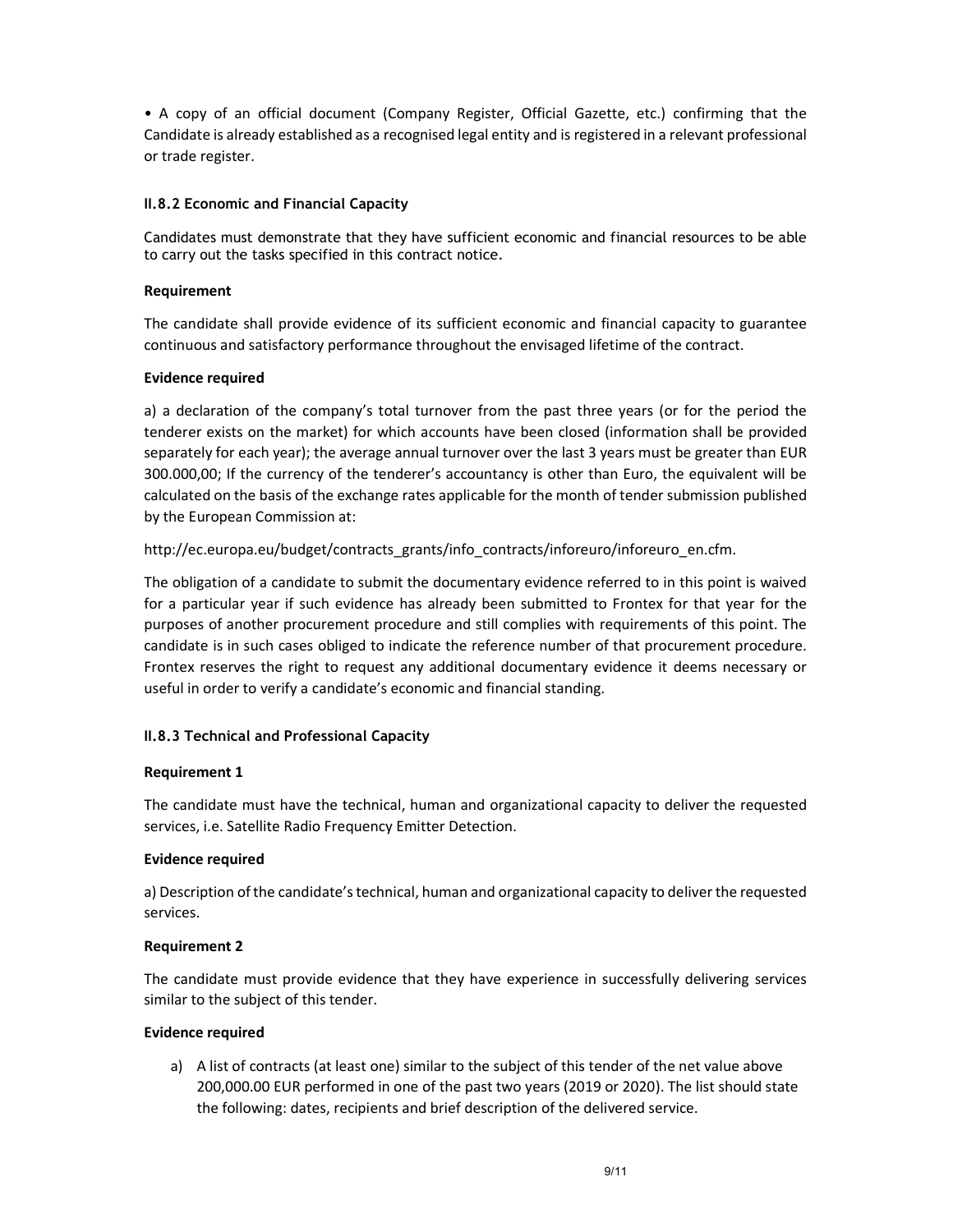b) At least 1 reference letter from the client, confirming high quality of delivered services; the reference letter must be referring to one of contracts from the list mentioned in point a) above.

### Requirement 3

The proposed geo-located space borne radio frequency emitter detection data for electronic equipment must have the characteristics/functionalities as defined in the table below in the Evidence required section.

#### Evidence required

The candidates are required to fill in the dedicated table (below – table available in the reply form) inventorying the required capacity and capability to deliver the service required.

#### Only candidates capable of providing a service with all mandatory features shall be invited to submit a tender.

The candidates are required to declare the features of their solutions in the table below and evidence them by a description. It is advisable to enclose relevant screenshots or cases/examples. Frontex reserves the right to request additional information and/or evidence if those provided do not allow for a conclusive assessment.

| Reference<br><b>No</b> | Radio frequency detection service capability                                | Answer |
|------------------------|-----------------------------------------------------------------------------|--------|
| Mandatory              | The service is able to provide geolocations of VHF maritime emitters        | Yes/No |
| 2<br>Mandatory         | The service is able to provide geolocations of L-band satellite phones      | Yes/No |
| Mandatory              | The service is able to provide geolocations of X-band maritime radars       | Yes/No |
| 4<br>Mandatory         | The service is able to provide geolocations of AIS maritime<br>transponders | Yes/No |

# II.9 Opening of the requests to participate

In the first phase (selection of candidates), the opening of the requests to participate will not be public.

# II.10 Assessment of the candidatures

The assessment will be based on the information provided by the candidates via the forms and questionnaires that are part of the requests to participate and of the accompanying documents.

All the information will be assessed in the light of the criteria set out in this document. The procedure for the selection of the candidates, which will concern only admissible requests to participate, will be carried out in two successive stages. Only requests meeting the exclusion criteria will be examined in relation to the selection criteria.

The aim is: